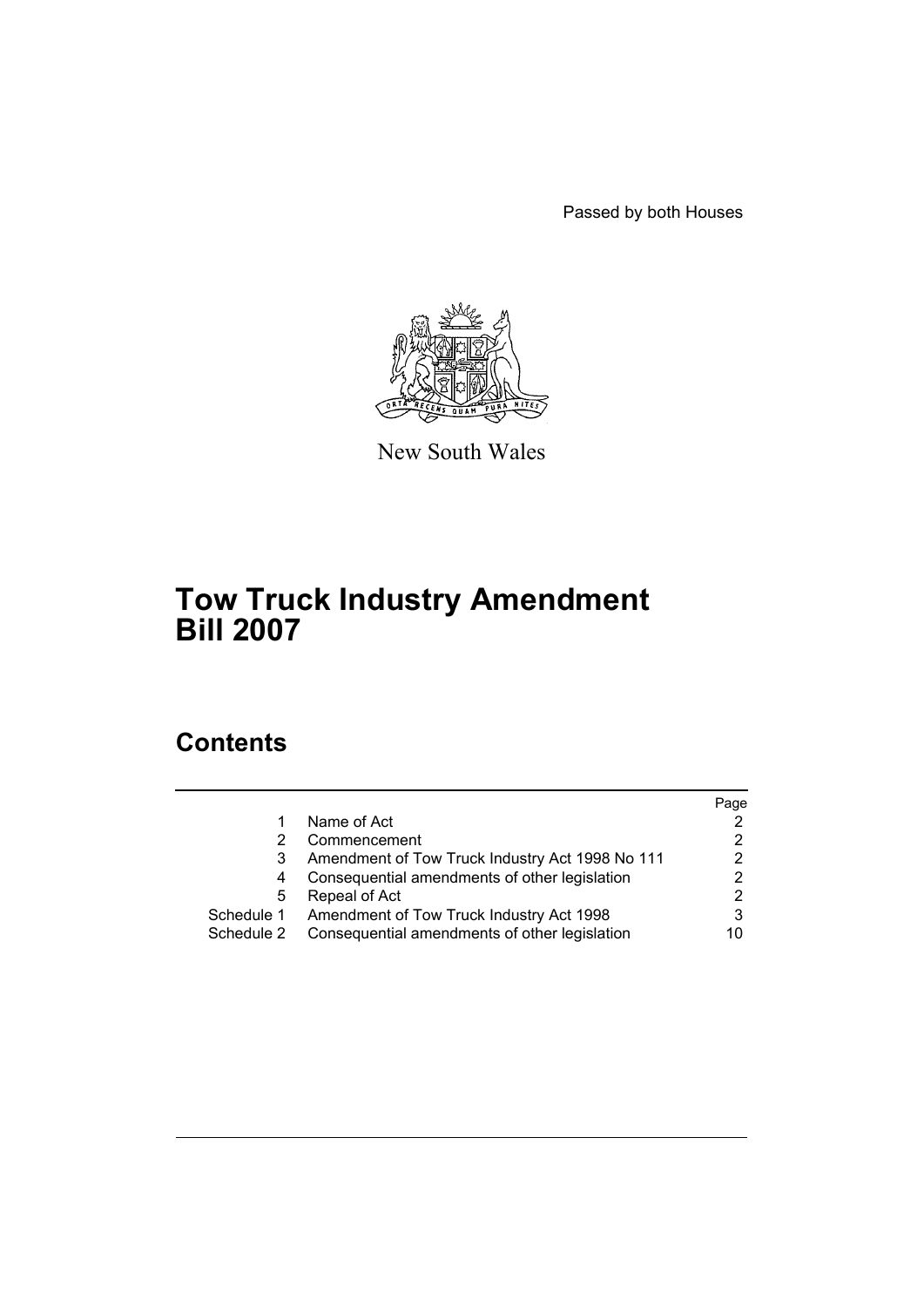*I certify that this public bill, which originated in the Legislative Assembly, has finally passed the Legislative Council and the Legislative Assembly of New South Wales.*

> *Clerk of the Legislative Assembly. Legislative Assembly, Sydney, , 2007*



New South Wales

# **Tow Truck Industry Amendment Bill 2007**

Act No , 2007

An Act to amend the *Tow Truck Industry Act 1998* to abolish the Tow Truck Authority and transfer its functions to the Roads and Traffic Authority and to repeal provisions relating to the job allocation scheme; and for other purposes.

*I have examined this bill and find it to correspond in all respects with the bill as finally passed by both Houses.*

*Assistant Speaker of the Legislative Assembly.*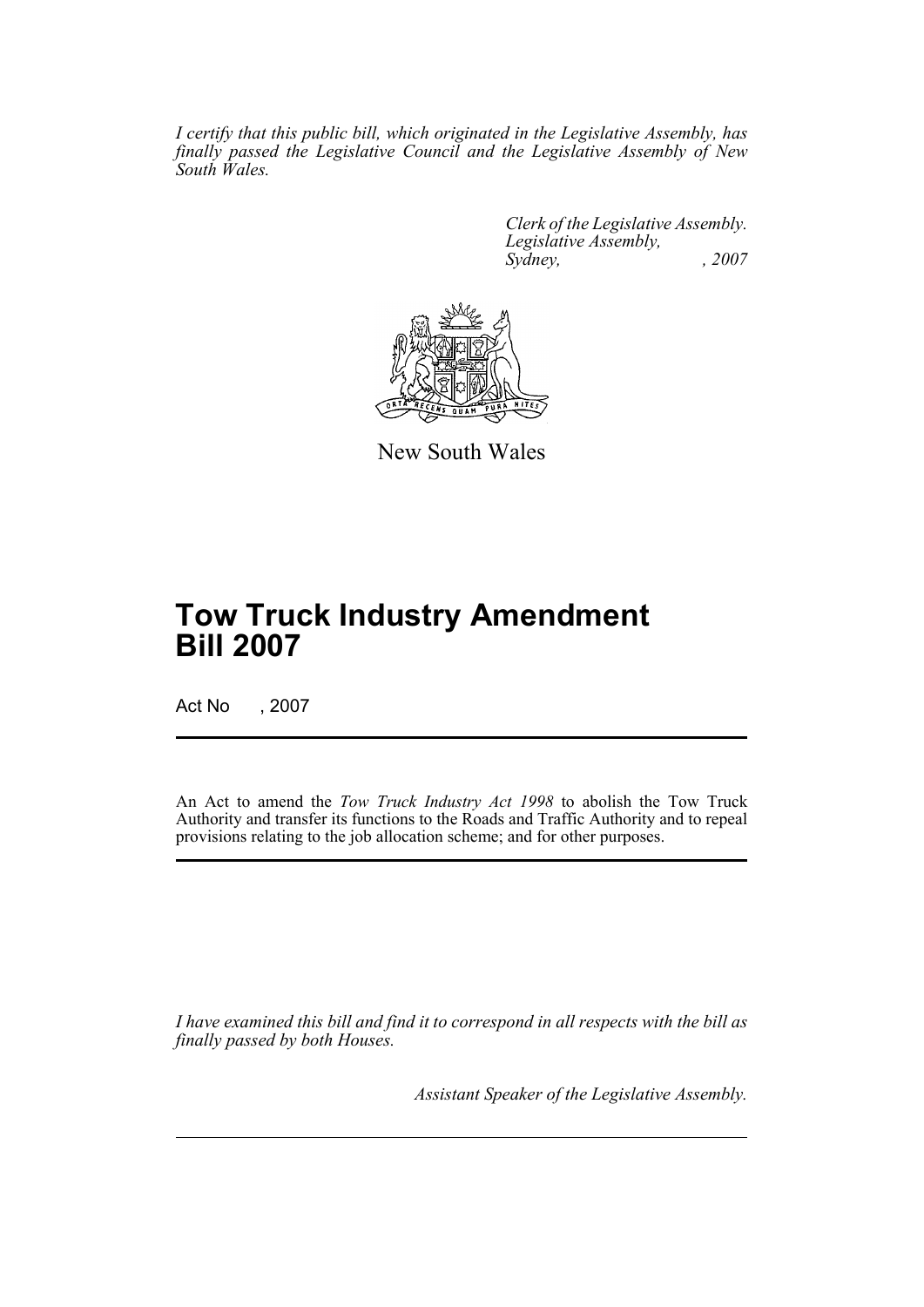## <span id="page-2-0"></span>**The Legislature of New South Wales enacts:**

# **1 Name of Act**

This Act is the *Tow Truck Industry Amendment Act 2007*.

# <span id="page-2-1"></span>**2 Commencement**

This Act commences on a day or days to be appointed by proclamation.

# <span id="page-2-2"></span>**3 Amendment of Tow Truck Industry Act 1998 No 111**

The *Tow Truck Industry Act 1998* is amended as set out in Schedule 1.

# <span id="page-2-3"></span>**4 Consequential amendments of other legislation**

The Acts and Regulations specified in Schedule 2 are amended as set out in that Schedule.

# <span id="page-2-4"></span>**5 Repeal of Act**

- (1) This Act is repealed on the day following the day on which all of the provisions of the Act have commenced.
- (2) The repeal of this Act does not, because of the operation of section 30 of the *Interpretation Act 1987*, affect any amendment made by this Act.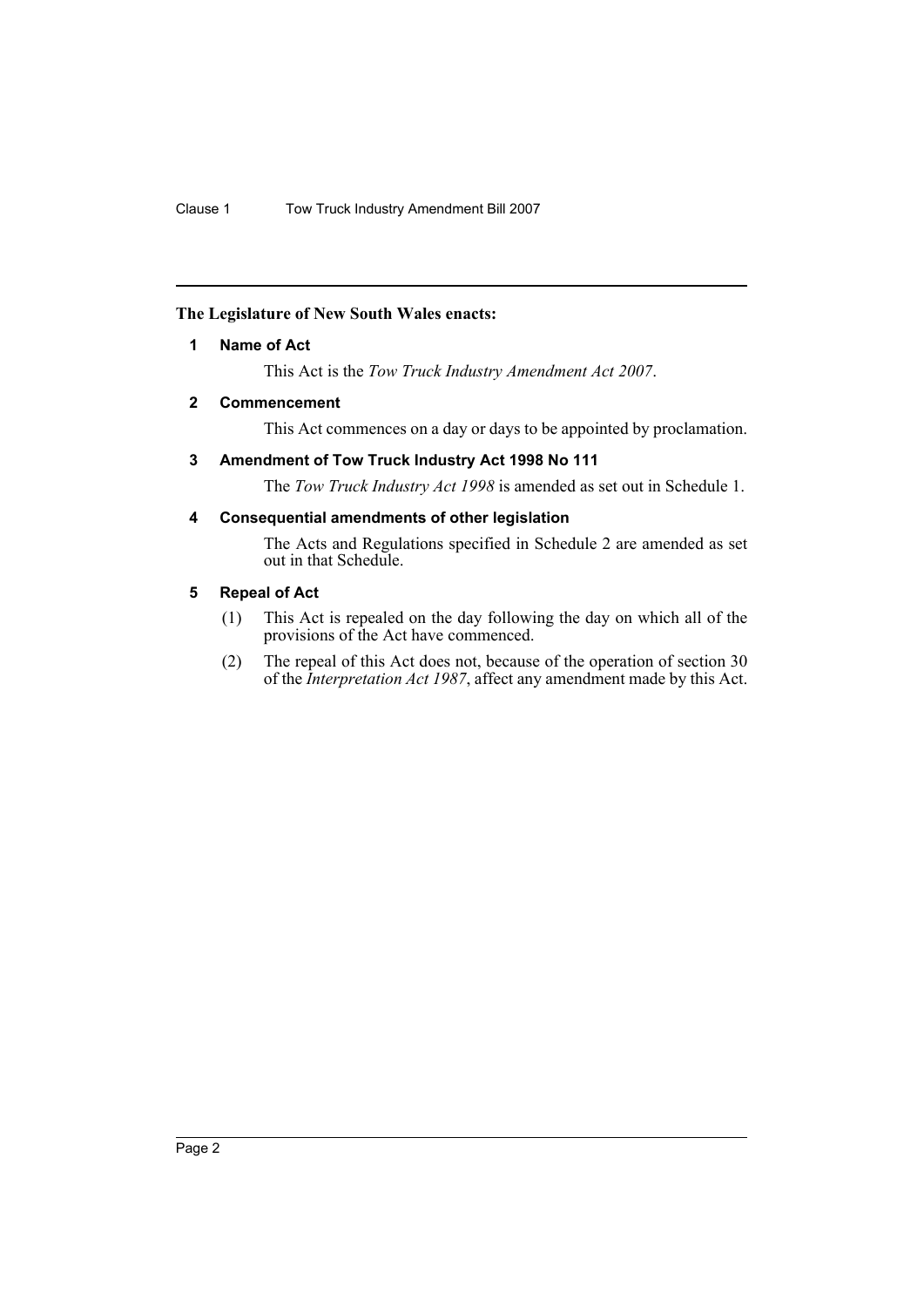Amendment of Tow Truck Industry Act 1998 Schedule 1

# <span id="page-3-0"></span>**Schedule 1 Amendment of Tow Truck Industry Act 1998**

(Section 3)

## **[1] Long title**

Omit "to constitute the Tow Truck Authority and the Tow Truck Industry Advisory Council;".

#### **[2] The whole Act (other than Schedule 2), except where otherwise amended by this Schedule**

Omit "TTA" wherever occurring. Insert instead "RTA".

#### **[3] Section 3 Definitions**

Insert in alphabetical order in section 3 (1):

*accident* means any collision, impact or other event (however caused) resulting in damage to a motor vehicle.

*accident towing work* means the towing or carrying away by a tow truck of a motor vehicle involved in an accident, either from the scene of the accident or from the place to which the motor vehicle has been moved following the accident.

*scene of an accident* means an area proximate to the point where a motor vehicle involved in an accident has, as an immediate result of the accident, come or been brought to a stationary position.

#### **[4] Section 3 (1)**

Omit the definitions of *Advisory Council*, *appointed member*, *Board*, *Director-General*, *General Manager*, *motor vehicle accident* and *TTA*.

### **[5] Section 3 (1)**

Omit the definition of *authorised officer*. Insert instead:

*authorised officer* means a member of staff of the Roads and Traffic Authority Division of the Government Service who is authorised in writing by the RTA for the purposes of this Act.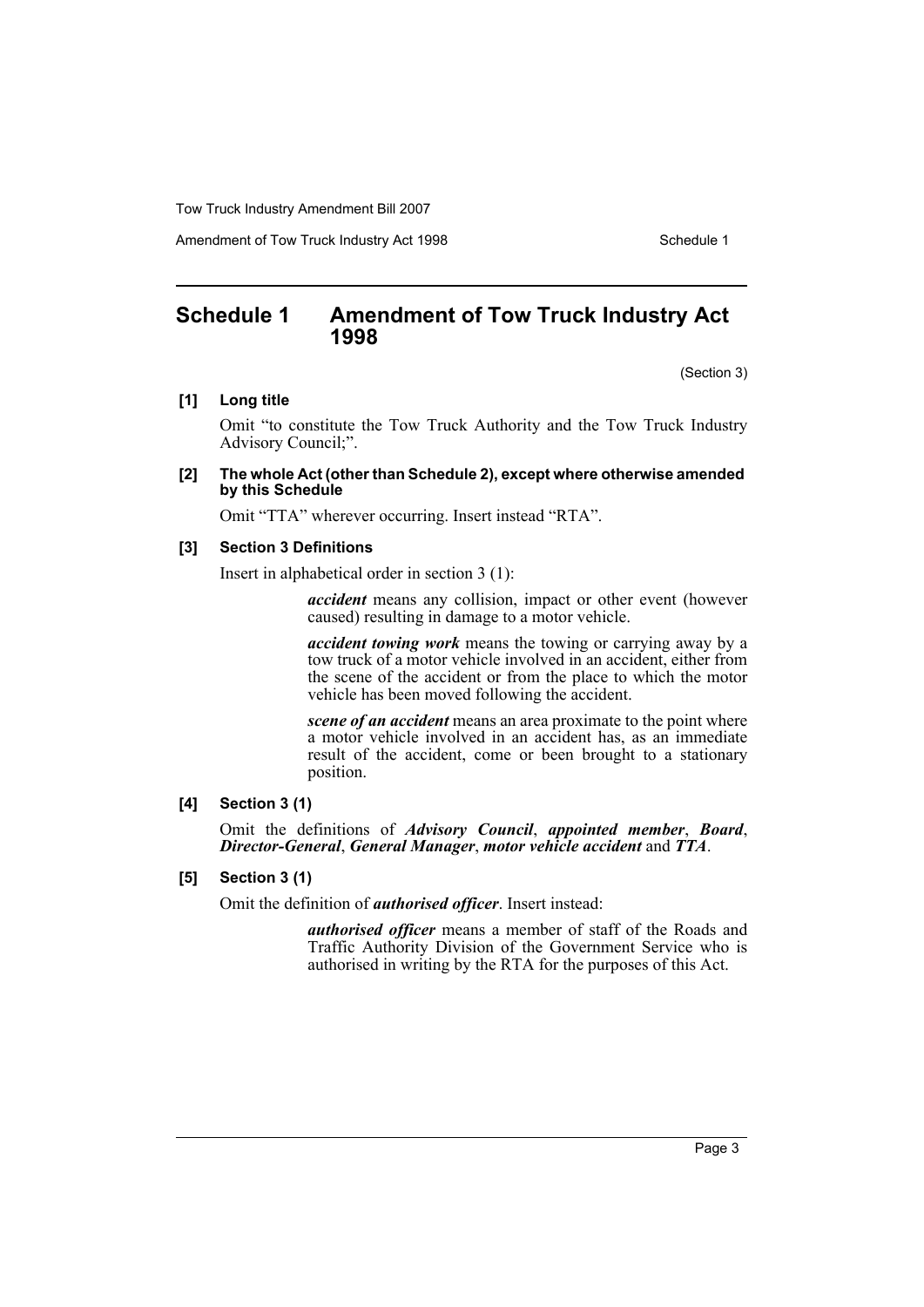Schedule 1 Amendment of Tow Truck Industry Act 1998

#### **[6] Part 2 Administration**

Omit the Part. Insert instead:

# **Part 2 Functions of RTA in relation to tow truck industry**

#### **7 Functions of RTA under this Act**

The RTA has the following functions under this Act:

- (a) to regulate the tow truck industry in accordance with this Act and the regulations,
- (b) to make reports and recommendations to the Minister with respect to the licensing of tow truck operators and drivers, and the design, construction and equipment of tow trucks,
- (c) to inform the public about the tow truck industry,
- (d) to promote and undertake research into the tow truck industry,
- (e) whenever it considers it necessary to do so, or is requested by the Minister to do so, to make reports or recommendations with respect to the operation of this Act or the tow truck industry.

#### **[7] Part 4, Division 1, heading**

Omit "**Job allocation scheme**". Insert instead "**Towing authorisations**".

#### **[8] Sections 46–48**

Omit the sections.

#### **[9] Sections 49 and 49A**

Omit section 49. Insert instead:

#### **49 Requirement to obtain towing authorisation**

(1) A certified driver must not carry out, or attempt to carry out, any accident towing work unless a towing authorisation has been obtained for the towing work.

Maximum penalty: 50 penalty units.

- (2) However, a person is not required to comply with subsection (1) if the person is carrying out, or is attempting to carry out, the towing work:
	- (a) in accordance with any direction of a police officer or an authorised officer (including a direction that is given by telephone or other electronic transmission) to move a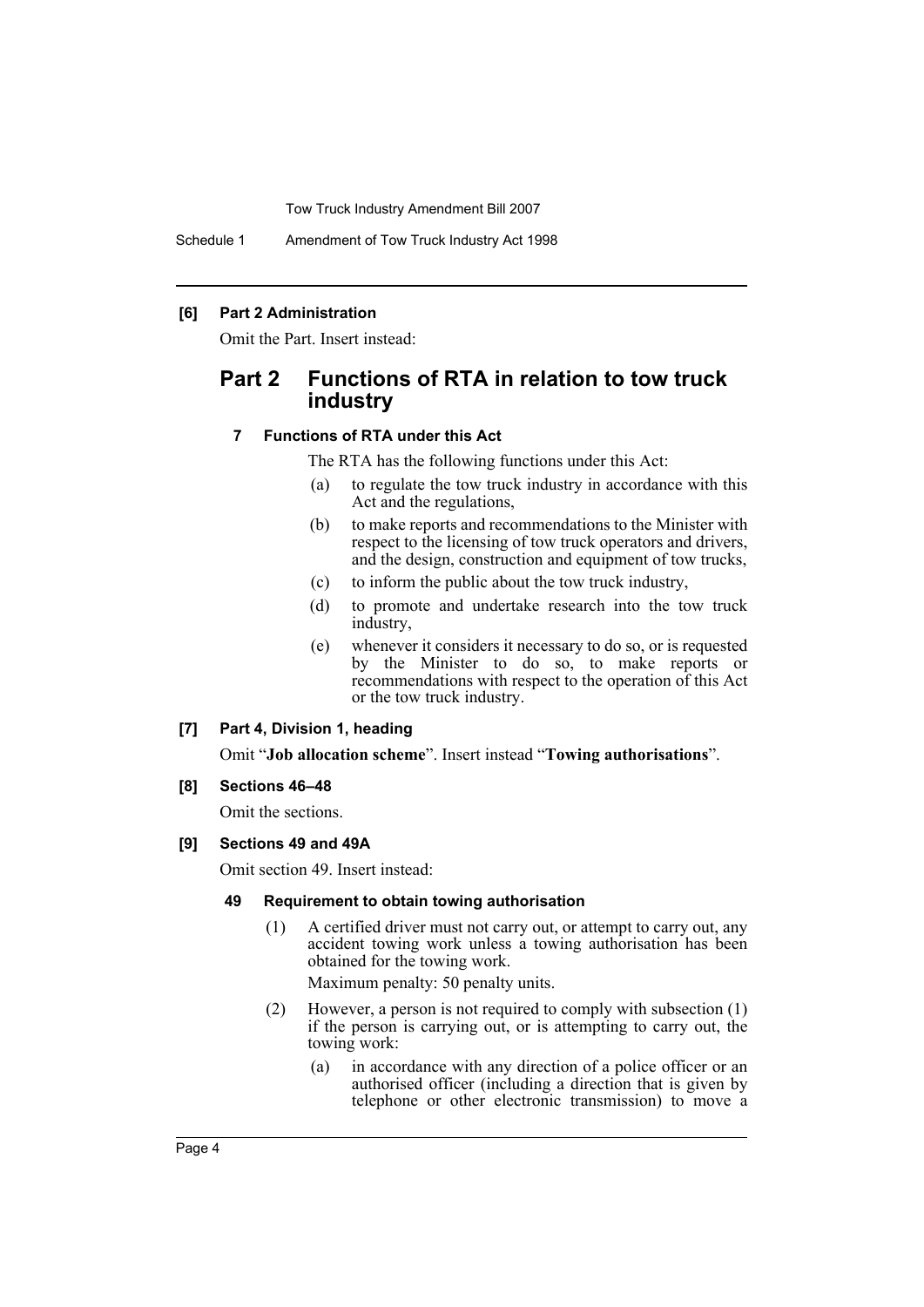motor vehicle that, in the opinion of the officer, is causing an unreasonable obstruction to traffic, to the nearest place where it no longer causes an obstruction to traffic, or

- (b) in such circumstances as may be prescribed by the regulations.
- (3) A police officer or authorised officer may only give a direction described in subsection  $(2)$  (a) if, in the opinion of the officer, the motor vehicle cannot reasonably, in the circumstances, be driven away.
- (4) The regulations may provide that a towing authorisation is required in such other circumstances as may be prescribed.
- (5) A towing authorisation required by or under this section is to be in the approved form.

#### **49A Restrictions on obtaining towing authorisations after authority already granted**

- (1) A person must not obtain, or attempt to obtain, a towing authorisation in respect of any motor vehicle if another person has obtained a towing authorisation for the motor vehicle. Maximum penalty: 20 penalty units.
- (2) However, subsection (1) does not apply if the towing work authorised by the towing authorisation concerned has been completed.

## **[10] Section 50 Restrictions on obtaining towing authorisations**

Omit section 50 (1) (d) and (e).

## **[11] Section 50 (2)**

Omit the subsection.

## **[12] Section 54 Towing and other charges**

Omit "from time to time" from section 54 (1). Insert instead ", by order published in the Gazette,".

# **[13] Section 57 Tow truck number-plates**

Omit ", according to the advice of the TTA," from section 57 (1).

# **[14] Section 60 Licensee required to keep certain records**

Omit "motor vehicle" from section 60 (2) (b) (iii).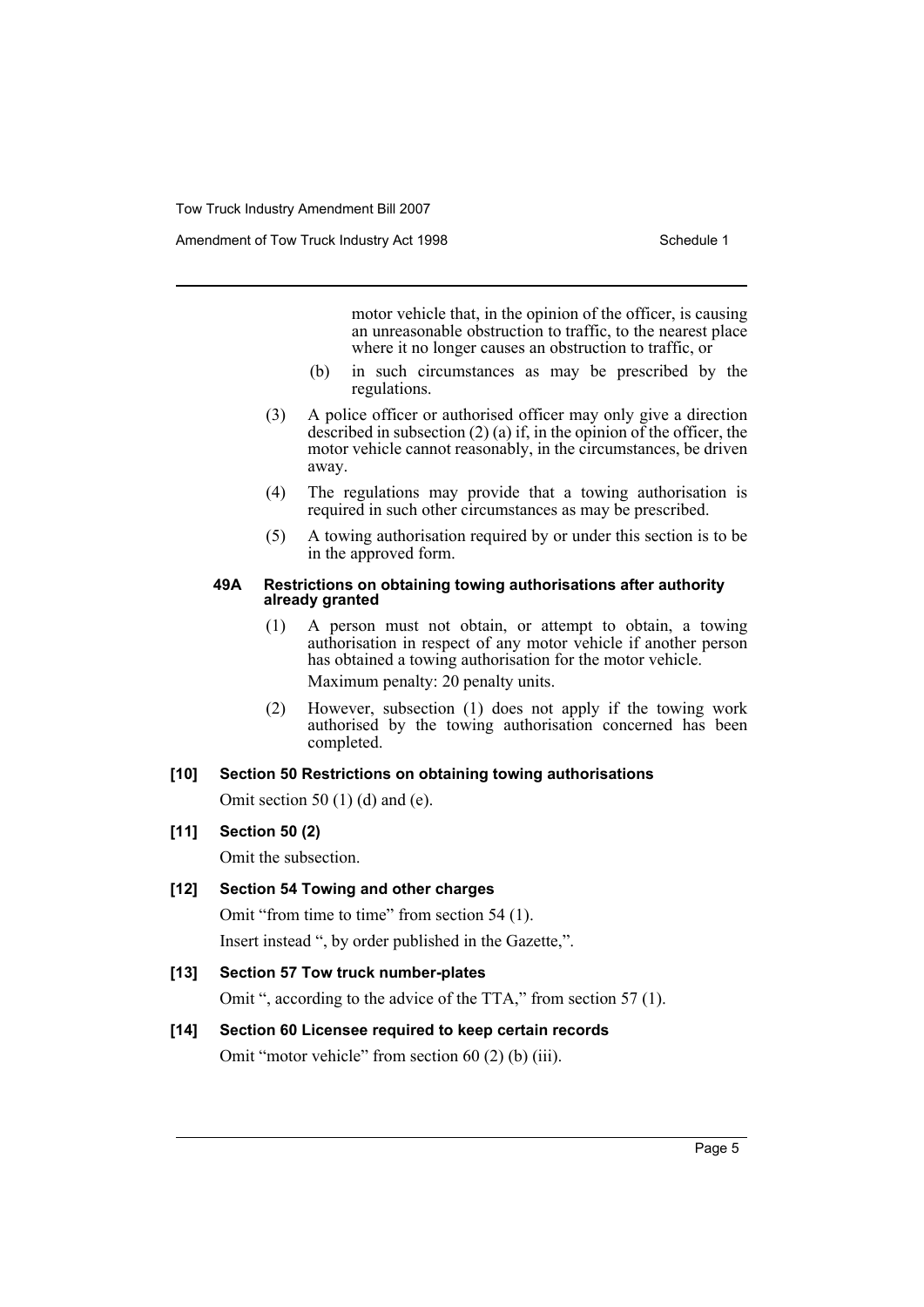Schedule 1 Amendment of Tow Truck Industry Act 1998

## **[15] Sections 61, 63 and 65–70**

Omit "a motor vehicle accident" wherever occurring. Insert instead "an accident".

## **[16] Section 91 Tow Truck Industry Fund**

Omit "TTA" from section 91 (1) (a). Insert instead "RTA under this Act".

## **[17] Section 91 (1) (a1)**

Omit "officers of the TTA". Insert instead "the RTA or authorised officers".

## **[18] Section 91 (1) (b)**

Omit the paragraph. Insert instead:

(b) all money borrowed by or advanced to the RTA for the purposes of this Act or appropriated by Parliament for the purposes of the RTA under this Act.

## **[19] Section 91 (3) (b)**

Omit "TTA" wherever occurring. Insert instead "RTA under this Act".

## **[20] Section 91 (3) (c)**

Omit the paragraph.

**[21] Section 93 Financial year**

Omit the section.

**[22] Section 94 Recovery of money**

Omit the section.

**[23] Section 95 Arrangements for supply of Police records**

Omit "and the RTA" and "or the RTA" from section 95 (1).

# **[24] Section 97 Delegation**

Omit the section.

## **[25] Section 99 Disclosure of information**

Omit "(or any other Act conferring or imposing functions on the TTA)" from section  $99(1)$ .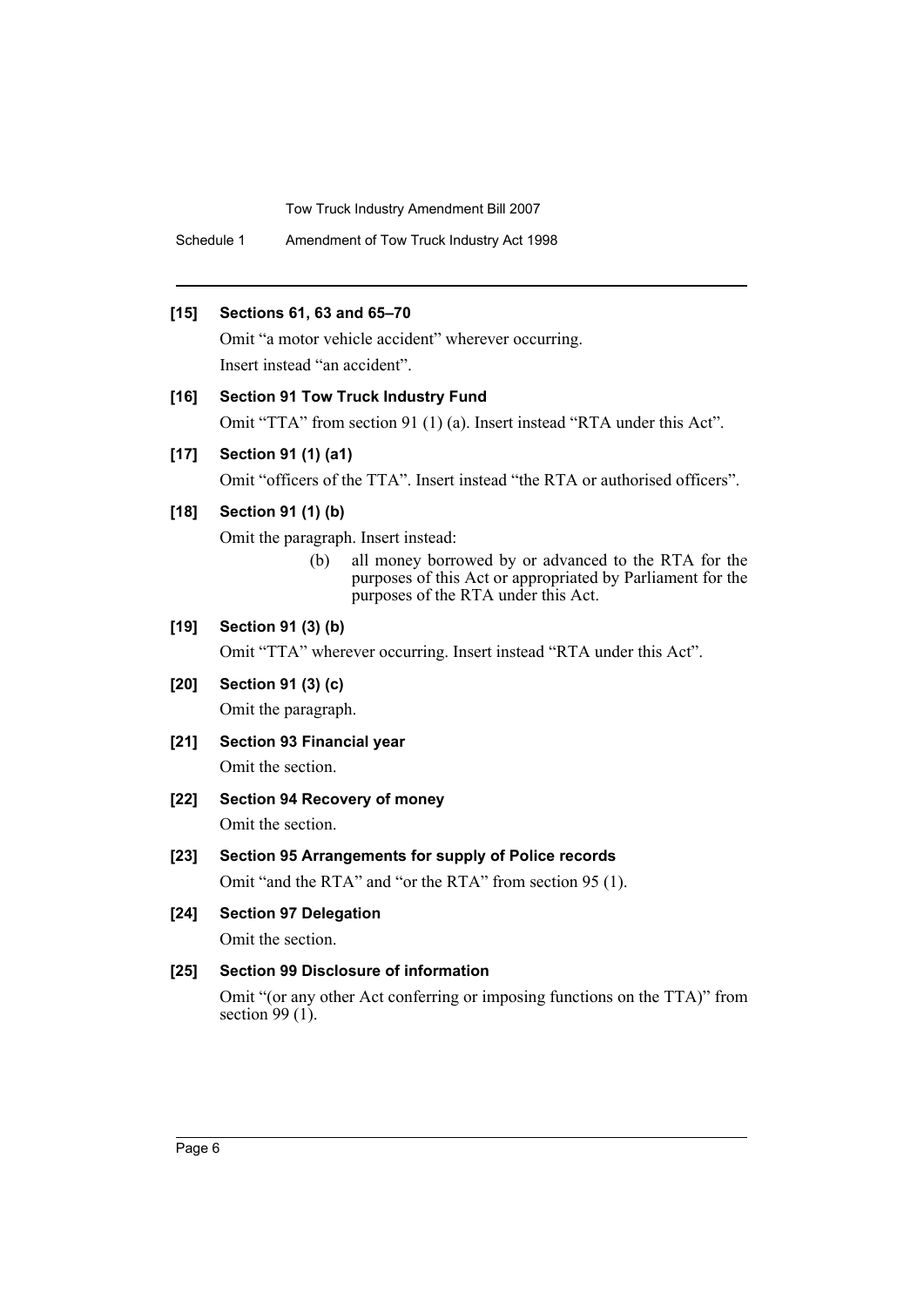# Amendment of Tow Truck Industry Act 1998 Schedule 1

#### **[26] Section 101 Evidence**

Omit "the General Manager, or by an officer authorised by the TTA" from section 101 (2).

Insert instead "the Chief Executive of the RTA, or by a member of staff of the RTA authorised by the Chief Executive".

#### **[27] Section 102 Service of documents**

Insert "or facsimile transmission" after "by post" in section 102 (1) (c).

#### **[28] Section 102 (3)**

Omit the subsection. Insert instead:

(3) A document may be served on the RTA under this Act by leaving it at, or by sending it by post to, the Head Office of the RTA or any of its other offices as may be prescribed by the regulations.

# **[29] Section 104 Protection from personal liability**

Omit the section.

# **[30] Section 105 Regulations**

Omit section 105 (2) (o).

**[31] Section 108 Amendment of other Acts**

Omit the section.

**[32] Schedule 1 Members and procedure of Board and Advisory Council** Omit the Schedule.

## **[33] Schedule 2 Savings and transitional provisions**

Insert at the end of clause 1 (1):

*Tow Truck Industry Amendment Act 2007*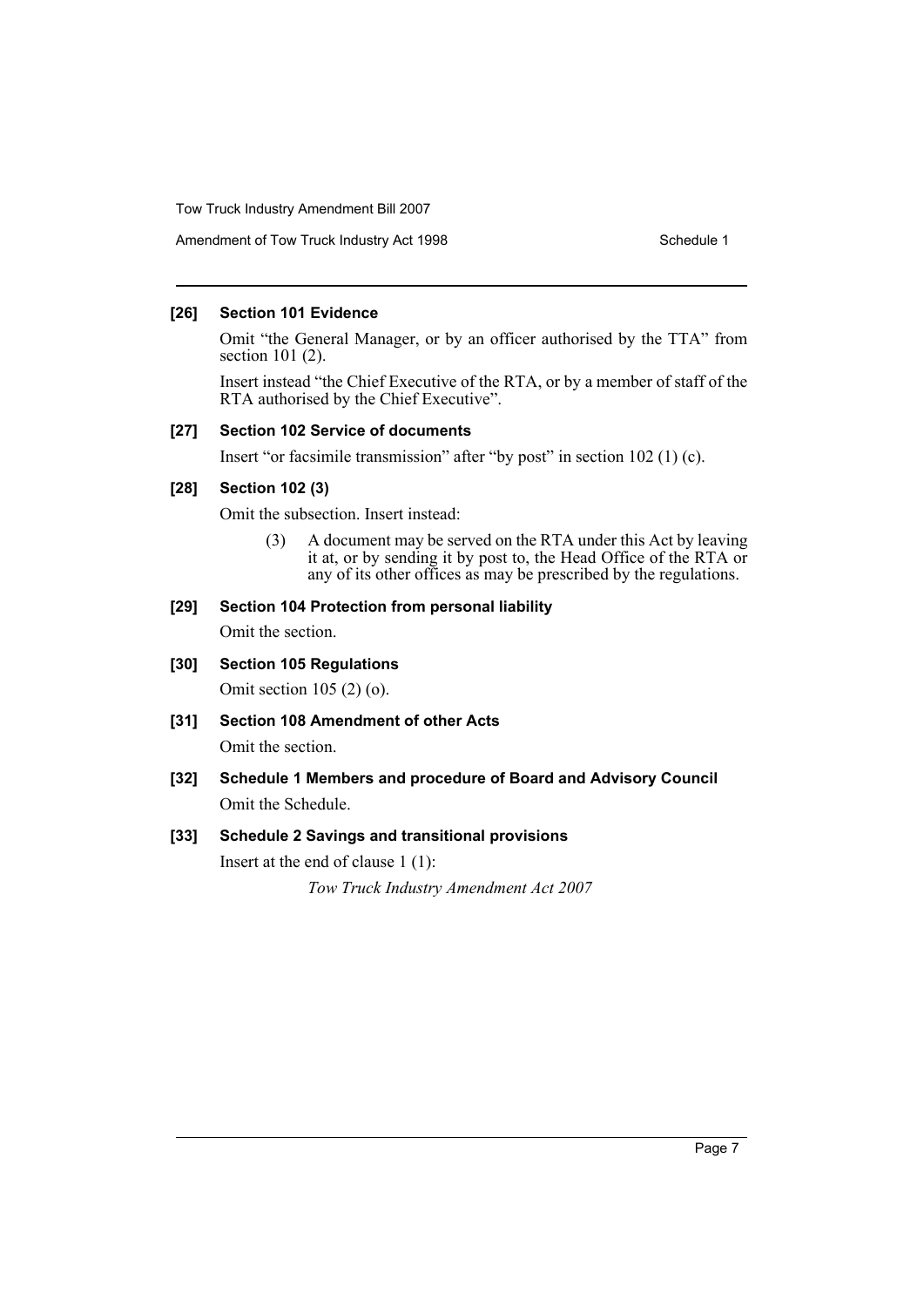Schedule 1 Amendment of Tow Truck Industry Act 1998

#### **[34] Schedule 2, Part 4**

Insert at the end of the Schedule:

# **Part 4 Provisions consequent on enactment of Tow Truck Industry Amendment Act 2007**

#### **10 Definitions**

#### In this Part:

*amending Act* means the *Tow Truck Industry Amendment Act 2007*.

*assets* means any legal or equitable estate or interest (whether present or future and whether vested or contingent) in real or personal property of any description (including money, securities and choses in action).

*document* means any Act (other than this Act) or statutory instrument, or any other instrument, or any other contract or agreement.

*liabilities* means any liabilities, debts or obligations (whether present or future and whether vested or contingent).

*relevant commencement date* means the day on which section 7 as substituted by the amending Act commences.

*rights* means any rights, powers, privileges or immunities (whether present or future and whether vested or contingent).

#### **11 Abolition of Tow Truck Authority**

The Tow Truck Authority is abolished on the relevant commencement date.

#### **12 Transfer of assets**

The assets, rights and liabilities of the Tow Truck Authority as at the relevant commencement date become the assets, rights and liabilities of the Roads and Traffic Authority.

#### **13 Action taken by Tow Truck Authority**

Anything done by the Tow Truck Authority and having effect immediately before the relevant commencement date is taken to have been done by the RTA.

#### **14 References to Tow Truck Authority**

In any document, a reference to the Tow Truck Authority is to be read as or as including a reference to the RTA.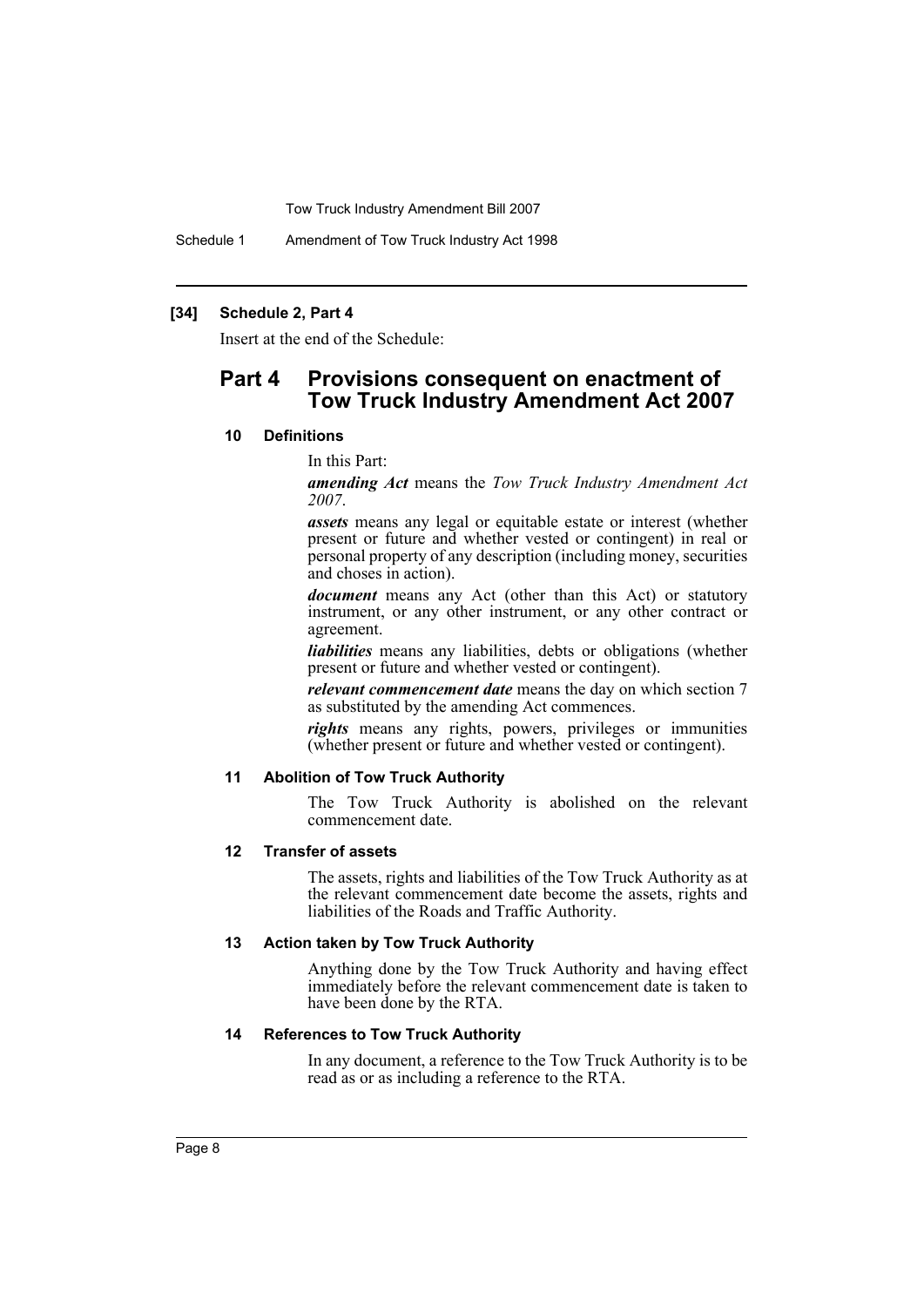Amendment of Tow Truck Industry Act 1998 Schedule 1

#### **15 Annual report of the Tow Truck Authority for the 2006–2007 financial year**

The annual report of the Tow Truck Authority for the 2006–2007 financial year is taken to include the period commencing 1 July 2007 and ending on the relevant commencement date. Accordingly, for the purposes of the *Annual Reports (Statutory Bodies) Act 1984,* the 2006–2007 financial year of the Tow Truck Authority is taken to end on the relevant commencement date.

## **[35] Schedule 3 Amendment of other Acts**

Omit the Schedule.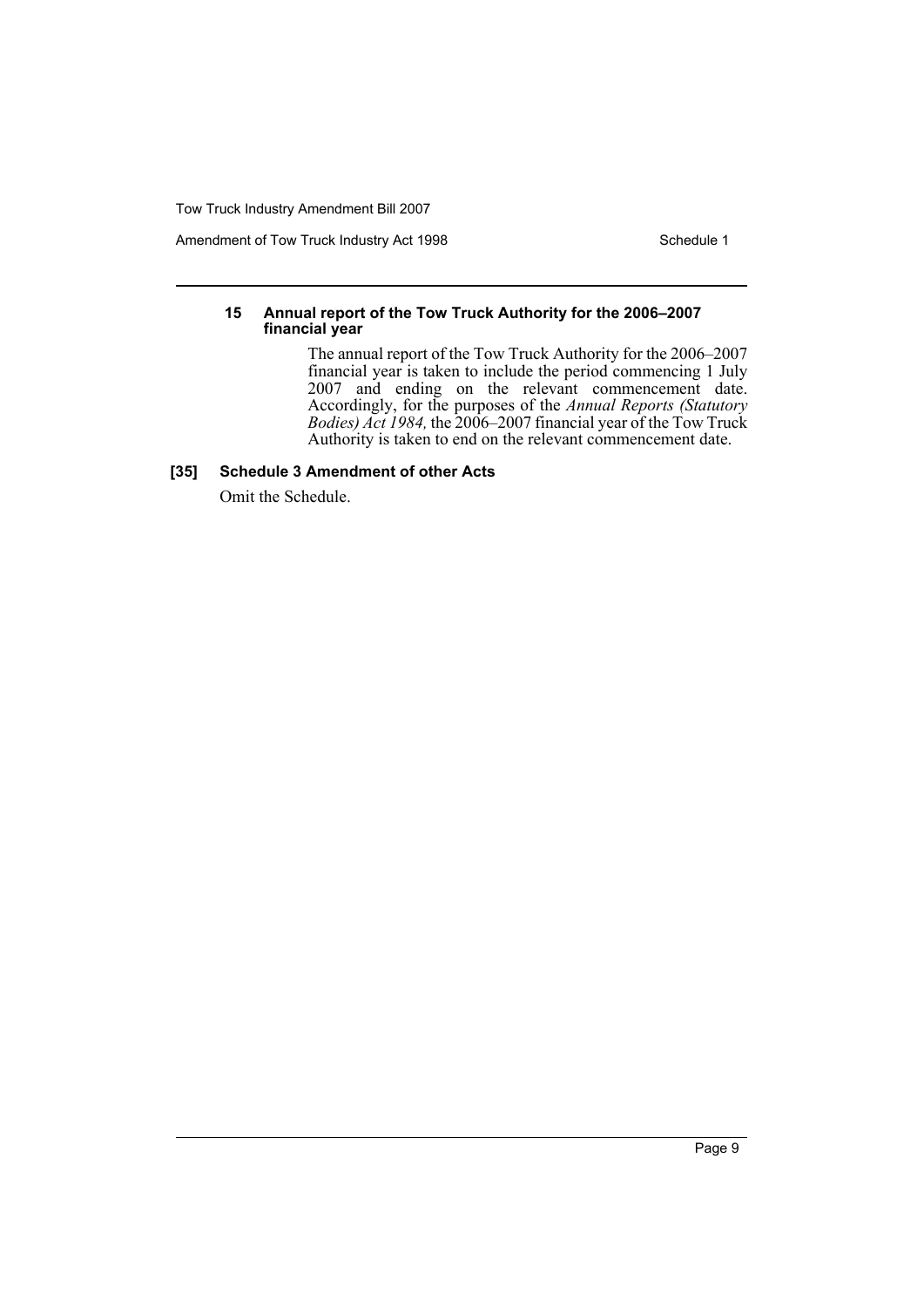# <span id="page-10-0"></span>**Schedule 2 Consequential amendments of other legislation**

(Section 4)

# **2.1 Administrative Decisions Tribunal (General) Regulation 2004**

**Clause 11 Reviewable decisions excluded from internal review under section 53 of the Act**

Omit "Tow Truck Authority" from clause 11 (g). Insert instead "Roads and Traffic Authority".

# **2.2 Public Finance and Audit Act 1983 No 152**

## **Schedule 2 Statutory bodies**

Omit "Tow Truck Authority".

# **2.3 Road Transport (General) Act 2005 No 11**

## **Section 230 Certificate evidence**

Omit ", or any record kept by or on behalf of the Tow Truck Authority relating to the operation of a job allocation scheme established under Part 4 of that Act<sup>35</sup> from section 230 $(3)$ .

# **2.4 Road Transport (General) Regulation 2005**

## **Schedule 2 Authorised officers**

Omit the definition of *Class 5 officer*.

# **2.5 Road Transport (Safety and Traffic Management) Act 1999 No 20**

- **[1] Section 75 Removal of dangers and obstructions to traffic** Omit section 75 (1A), (1B) and (3A) (b).
- **[2] Section 76 Removal of unattended motor vehicles or trailers from certain places**

Omit "or the Tow Truck Authority" from section 76 (1) wherever occurring.